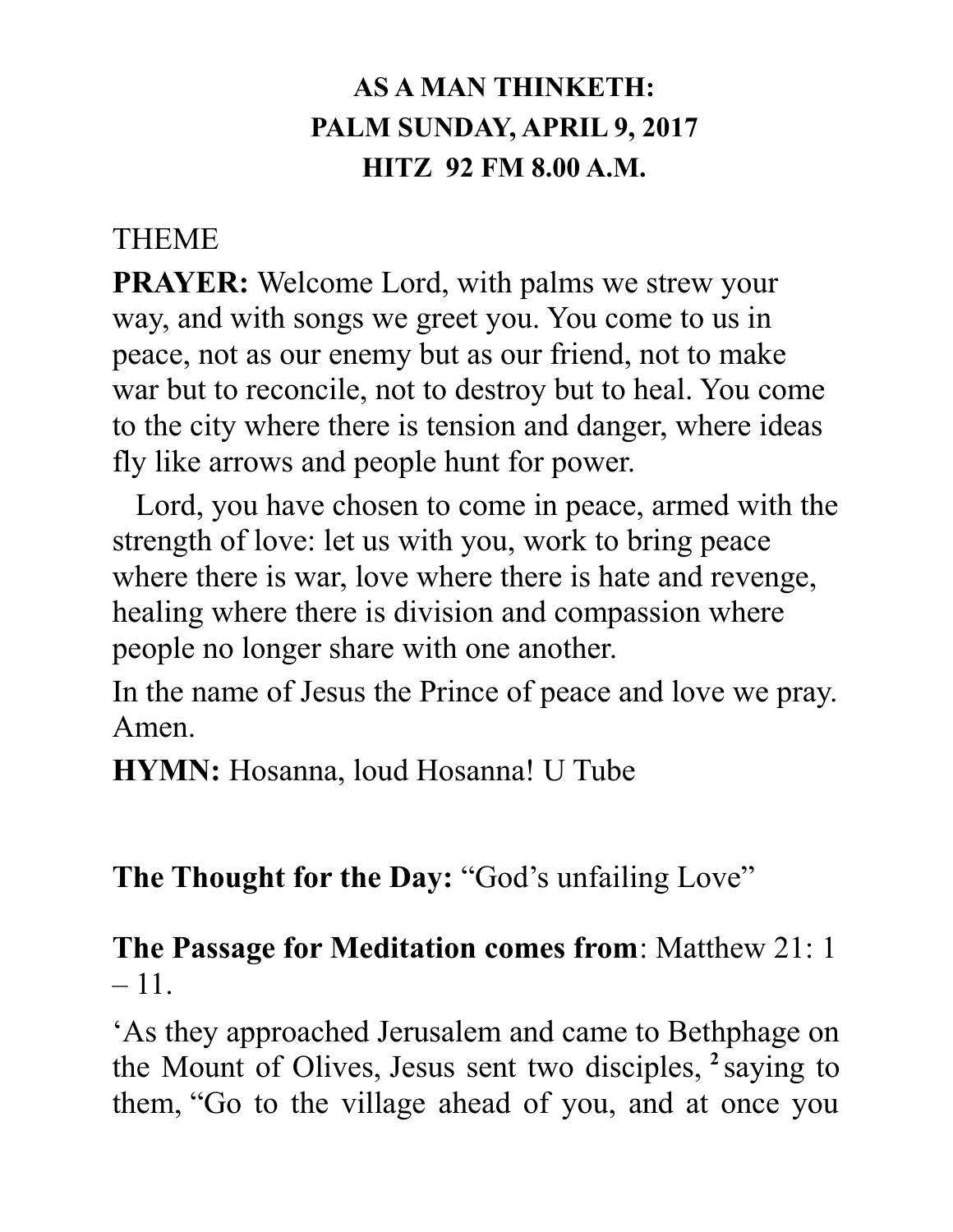will find a donkey tied there, with her colt by her. Untie them and bring them to me. **<sup>3</sup>** If anyone says anything to you, say that the Lord needs them, and he will send them right away."

**<sup>4</sup>**This took place to fulfill what was spoken through the prophet:

**5** "Say to Daughter Zion,

<span id="page-1-0"></span>'See, your king comes to you,

gentle and riding on a donkey,

and on a colt, the foal of a donkey."<sup>[\[a\]](#page-1-0)</sup>

<sup>6</sup>The disciples went and did as Jesus had instructed them.'

**9**The crowds that went ahead of him and those that followed shouted,

<span id="page-1-3"></span><span id="page-1-2"></span>"Hosanna<sup>[\[b\]](#page-1-3)</sup> to the Son of David!"

<span id="page-1-1"></span>"Blessed is he who comes in the name of the Lord!"<sup>[\[c\]](#page-1-2)</sup> "Hosanna<sup>[\[d\]](#page-1-1)</sup> in the highest heaven!"

**<sup>10</sup>When Jesus entered Jerusalem, the whole city was stirred and asked, "Who is this?"**

**<sup>11</sup>**The crowds answered, **"This is Jesus, the prophet from Nazareth in Galilee." (Matt. 21: 1-6 & 9- 11.)**

# **THE MEDITATION**

**Who is this?** Can you imagine the excitement? Hymn 152 (MHB) Read verse 2.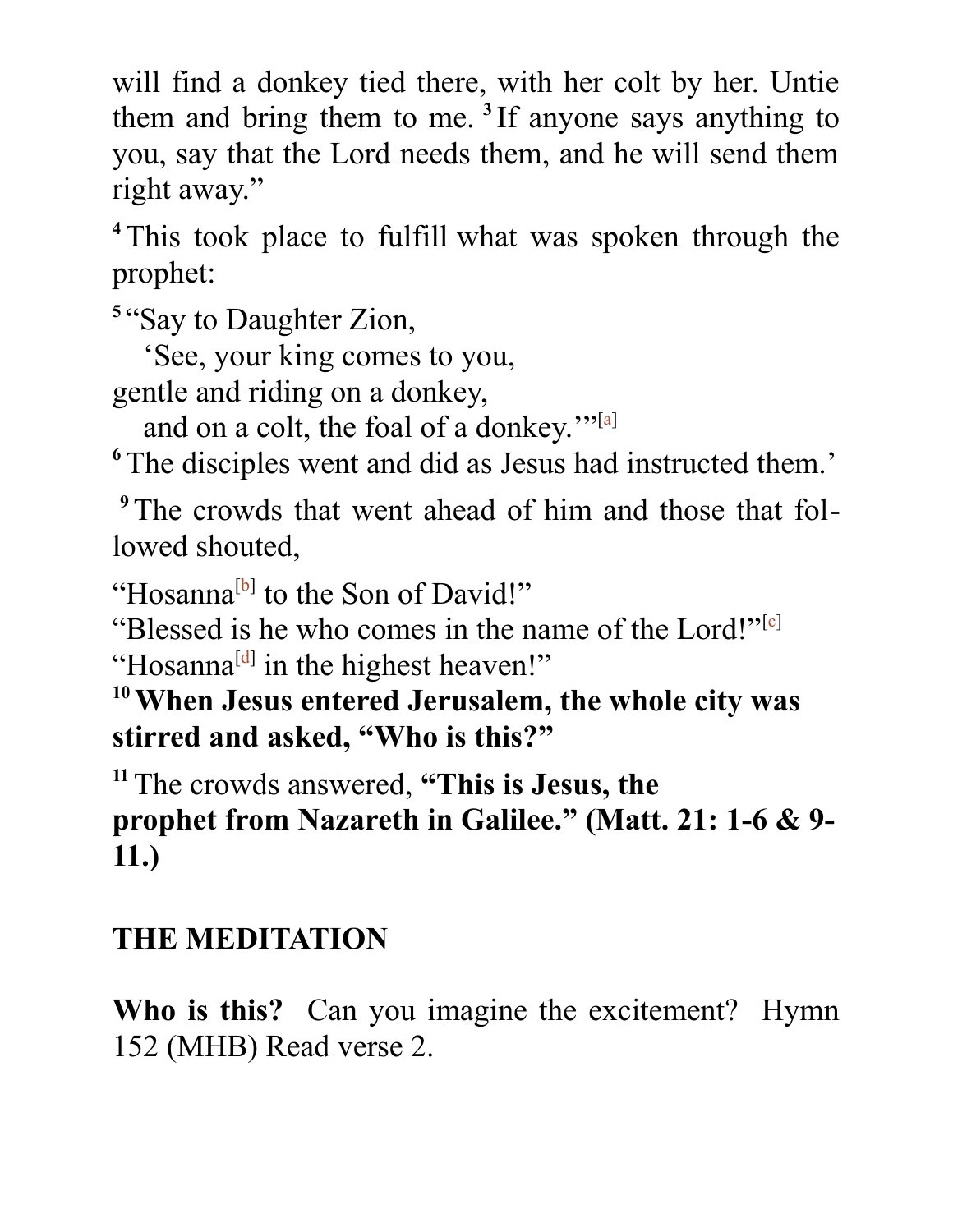This question seems to be on everyone's lips as Jesus processes into Jerusalem on the back of a donkey. Is this the question on the minds of the two disciples whom Jesus sends to the next village for a donkey and a colt? Could they perhaps have been aware that, according to Zechariah 14: 4, the Mount of Olives is the place where God will defeat Israel's enemies and inaugurate a new creation? And might they have understood the significance of the donkey ride into Jerusalem? Jesus has walked thus far on foot. Why now, so near to Jerusalem, does he request a donkey? Would the two disciples have understood the messianic prophetic symbolism of this request and quietly asked themselves, **"Who is this?**

**Here's the problem,** the sticking point on this gloriously celebrative morning: Jesus has said that he must die. He tells the twelve disciples straight out, **"Look, when we get to Jerusalem, I will be handed over to the Temple leaders, and they will condemn me to death, they will give me to the Romans, and the Romans will nail me to a cross."** Somehow that part hasn't sunk in yet, and on this day of applause and adulation, the twelve won't get any closer to comprehension. "No, Jesus, that can't be," Peter said, and Jesus says **"Get out of my way, Satan**!" This is not up for debate or vote, no matter what the twelve and the crowds think Jesus ought to do.

**So who is this Man?** He looks really peaceful sitting there on the donkey, but the man in the Temple is a little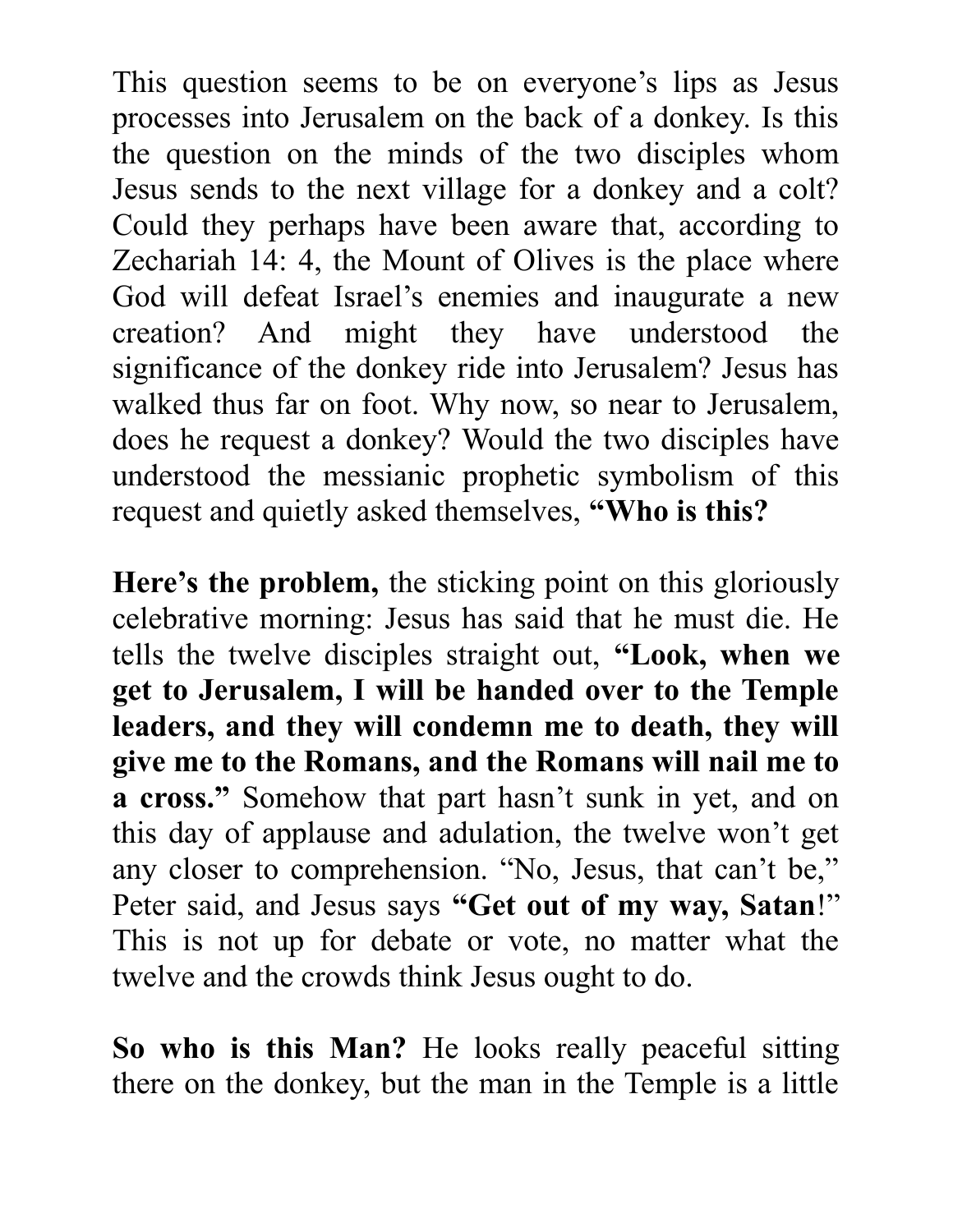scary. Do you think he wants to die-that he is deliberately getting them riled up so that he can be crucified? No, I don't think Jesus has a death wish. But here's what he said: **you gain your life by giving it away. You want to be number one: Be a servant, not a king. You want to enter God's ideal realm someday? Then pick up your cross.**

**If he's a king, then he intends to rule from the cross**. If he's a prophet, then he's going to be like Amos, standing up for the helpless and standing up to the powerful. If he's the Son of God, then he's going to demonstrate his power, not by calling on the mob to storm the Temple with him, but **by trusting that God's power will prevail.**

**Who is this Man**? He's your master and mine. But sometimes he makes me and you really nervous. What if he asked me/you to follow him, to step off the edge with him, to go all the way to Good Friday with him and then to whatever lies beyond? Do we really want to know him as well as we say we do? His close disciples didn't do it!

 **When Jesus enters Jerusalem the whole city stirs and asks, "Who is this?" His presence in the world today can effect the same response. Where the body of Christ faithfully exhibits and reflects the unfailing love of God today, people still want to know, "Who is this?" May we be ever willing and able to answer with the words of our text, "This is …Jesus**